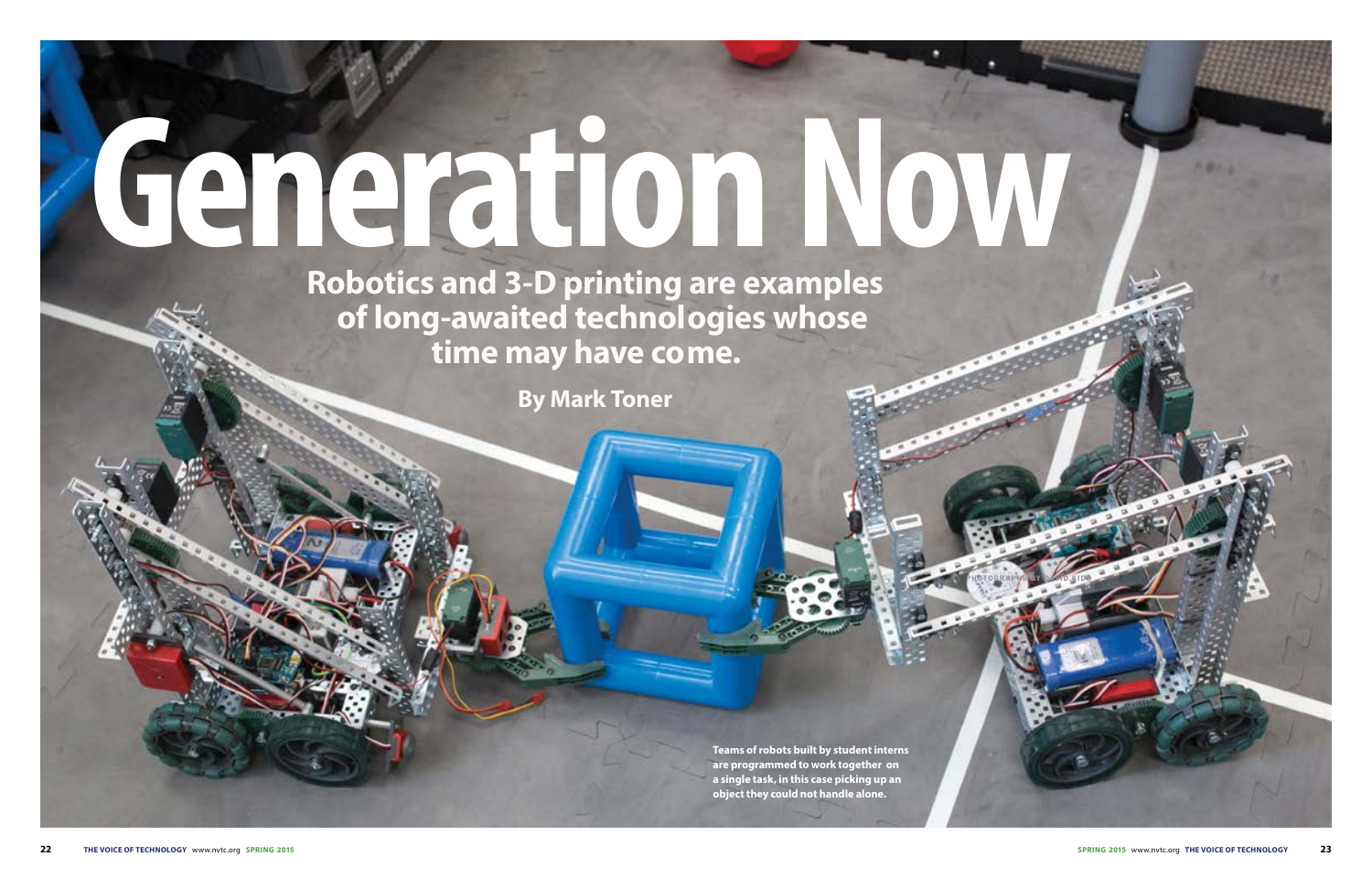o hear Wayne Stilwell tell it, the next chapter in robotics may have its roots in an overgrown field in the Virginia Piedmont.

At a test site near U.S. 29 in Brandy Station, a team of computerized commercial mowers will soon go into action, communicating electronically with each other to mow in unison, each tackling a specific part

of a field. If<br>to take on it of a field. If one breaks down, the others will determine how best to take on its chunk of the field—all under the watchful eye of a human operator, but while making these decisions and communicating with each other without direct intervention.

It's a test of software developed by Manassas-based Stilwell Technology and Robotics to coordinate the activity of a wide range of machinery. With many future workplaces, from farms and hospitals to warships and army units, likely to staff fewer people and more machines, a key challenge is getting different types of equipment to work together—and with humans.

"We want the 'Star Wars' bar scene of robots," Stilwell says. "If you've got five or six different robots on a farm, for example, you want them to do something together. A lot of people are thinking this way. We actually have working software."

**MANUTE IS a smallish, wheeled contraption—the kind of machine high school robotics teams build to compete in flat arenas or the kind your early-adopter neighbor might have vacuuming his home.<br>Unfortunately, the real world** a smallish, wheeled contraption—the kind of machine high school robotics teams build to compete in flat arenas or the kind your early-adopter neighbor might have vacuuming his home.

Robotics is not new—nor are its real-world uses. But with advances in both hardware and software, it's on the cusp of leaving the factory floor and other controlled environments and becoming a part of everyday work and life. In a similar fashion, 3D printing has been a longstanding area of interest for product developers and, more recently, hobbyists. Now, it's moving from prototyping to manufacturing, making it possible to fashion replacement parts in the field—whether that field is a farm, a factory floor, or a battlefield.

Experts in both sectors say that the technology is rapidly catching up to the vision—and now it's the vision that needs expanding. "3D printers are where personal computers were in the '80s," says David Sheffler, a longtime aerospace industry designer who now teaches at the University of Virginia's mechanical and aerospace engineering department. "If you asked then what the Internet would be like, no one would know because they hadn't envisioned it yet. I think 3D printing is like that now."

Lockheed Martin Vice President of Engineering Jeff Wilcox agrees. "We will wind up with new and fundamentally different structures we can't imagine today," he says, pointing to how 3D printing and other advanced manufacturing technologies are closing the loop between design and production. "The creative thinking required to imagine the art of the possible is critical to this feedback loop."

such as a destroyer, which rolls with the ocean and is divided into

compartments with high door sills to prevent flooding, is essentially impassible to a Roomba-like contraption. But it's also an ideal place for robots, which can be put into service doing jobs that are both dangerous, like damage control and firefighting, and tedious, like watch duties that ensure that equipment is operating as it should.

In 2010, Virginia Tech's mechanical engineering department took the lead on a research program sponsored by the Office of Naval Research and the Naval Research Laboratory. The goal? To create a robot that could help sailors in both routine and emergency situations.

"More and more, there are reduced manning initiatives on ships," explains Brian Lattimer, an associate professor in Virginia Tech's mechanical engineering department. "Starting to have robots on board to support the sailors seemed like a thing that would be good for the future of the Navy."

"We want the Star Wars bar scene of robots," Stilwell says. "A lot of peo-<br>ple are thinking this way. We actu-<br>ally have working software."

As they worked to develop the Shipboard Autonomous Firefighting Robot (SAFFiR), students at Virginia Tech quickly settled on a human-shaped robot, given the need to navigate through compartments and ultimately up and down ladders. The problem with humanoid robots is that they, like us, are top-heavy and prone to stumbling. Humans have inner ears that help us keep our footing, but for a humanoid robot, a whole set of systems need to be developed to maintain balance.



Through three iterations, SAFFiR (pronounced "safer") gained force control actuators, then whole body momentum control systems that optimize the position of each joint in its body to ensure the robot wouldn't fall on uneven or shifting surfaces. Given its mission to fight fires in smoke- and steam-filled compartments, students at Virginia Tech, along with research collaborators at the University of Pennsylvania and University of California Los Angeles, developed multiple perception systems, including laser range-

> finders and stereoscopic thermal imaging along with traditional cameras. Together, these systems "provide depth and visual information even with zero-visibility smoke surrounding the robot," Lattimer says.

> SAFFiR was put to the test last fall, when it walked across warped planks in a hallway aboard the decommissioned USS Shadwell. It carried a hose, turned, located a burning fire, and blasted it with water. The robot also used its systems to search for leaks and overheating equipment during its shipboard trials. As part of a second three-year contract with the Navy, work will continue on refining SAF-FiR's ability to navigate stairs and ladders and tight passages filled with equipment.

> Ultimately, Lattimer envisions the robot being used as part of a hybrid team—SAFFiR, human operators and firefighters, and a small drone that can fly into dangerous spaces and beam back information to its human and non-human teammates. "We want them to work as a team to share information," he says.

> "If a hazardous condition happens, maybe an aerial vehicle goes in and identifies the leak—but it can't do anything about it, so it sends that information back to the human and the humanoid, and the human has the humanoid go in there and shut off a valve."

> SAFFiR uses what Lattimer calls "sliding autonomy"—an operator identifies where the robot needs to go, and then it calculates a footstep plan to figure out how to get there. Finding ways to give robots more autonomy remains a significant challenge, both in terms of software development and the implications of self-guided robots—challenges that are just now beginning to be addressed.

A graduate of The Entrepreneur Center @ NVTC's FastTrac® TechVenture™ program, Stilwell launched Stilwell Technology and Robotics in May 2014 after retiring from a military career that focused largely on simulation—which, in turn, focused largely on getting disparate systems to talk to each other in real time. "I wanted to use the interoperability from simulation to make machines work together," he says.

Along with working with NATO on simulation and training solutions, Stilwell's startup has focused initially on the software side of the robotics equation. The result, its SquadLeader software, focuses on making robots work in self-organizing teams.

To date, Stilwell's software has largely been tested on teams of simple wheeled robots built by student interns from several local universities, who have also contributed to coding and software engineering. (The company's first patent credits two George Mason University interns and one from Northern Virginia Community

College along with Stilwell.) But that soon will change. The company's 220-acre demonstration site in Brandy Station is intended to show what happens when the software drives working commercial machinery instead of wheeled "toys," as Stilwell calls them. Agricultural settings are a particularly good test for machine teams, Stilwell says, because modern farming operations already feature large numbers of machines overseen by comparatively few people. Stilwell's goal is to partner with a major company in each of a broad range of fields—agriculture, security, medicine, among others—to adapt its core software to each sector's needs.

While technology continues to accelerate and robots become more adept at communicating with each other, the next step involves refining how they communicate with people. That's going to become all the more important as both commercial and military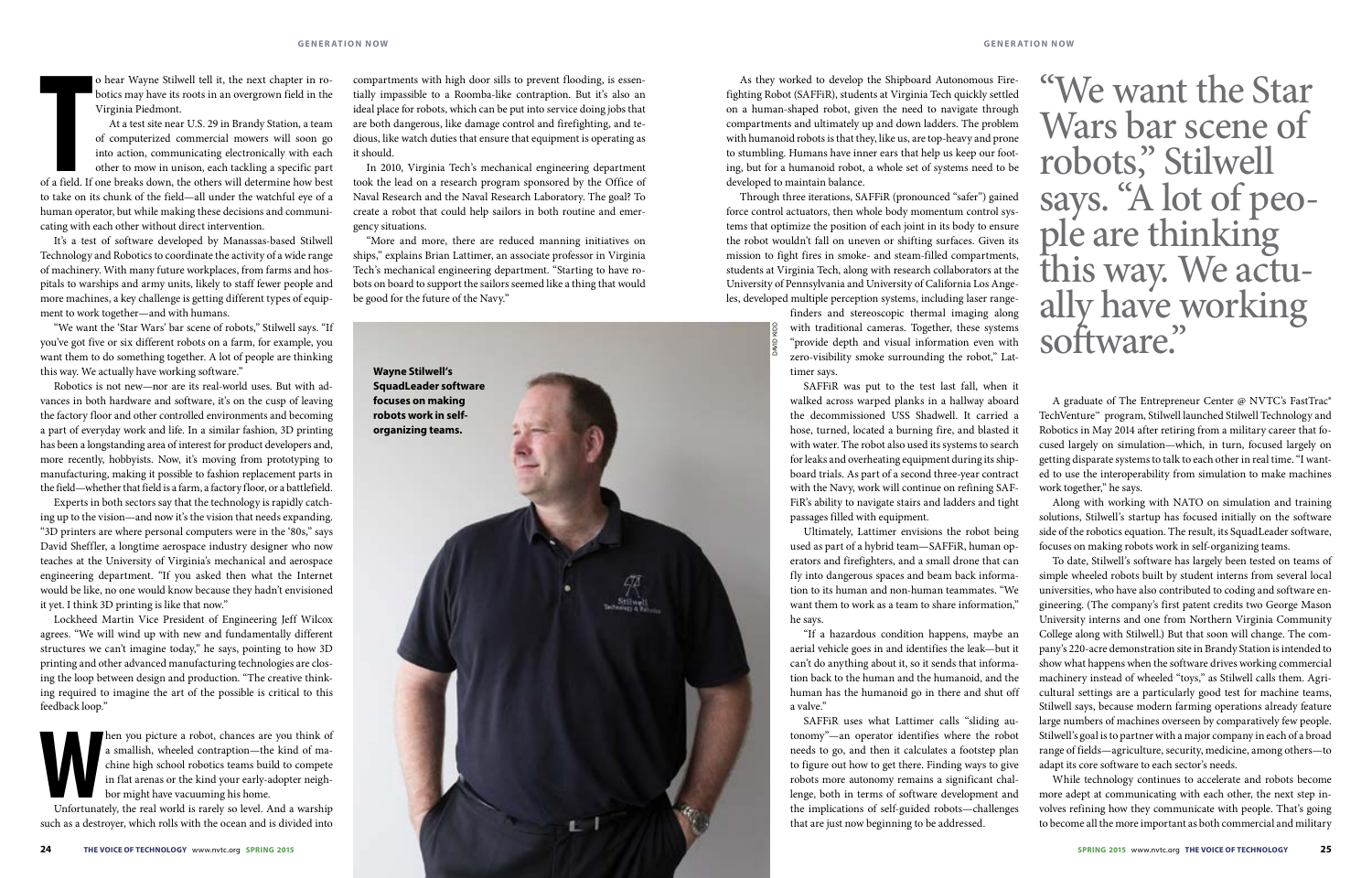models for the workplace continue to evolve.

"If you are a U.S. Army unit, you will probably have fewer people and more machines," Stilwell says. "What do the people do and the machines do? No one's really thought through it at all… Beyond getting machines to work, we need to build a command and control system that's appropriate and can make a lot of fast decisions that can stand in court."

o see where 3D printing technology is headed, visit another field off U.S. 29 in Central Virginia, where University of Virginia students have been flying what may be the first aircraft to be printed, not put together using o see where 3D printing technology is headed, visit another field off U.S. 29 in Central Virginia, where University of Virginia students have been flying what may be the first aircraft to be printed, not put together using traditional means.

Lattimer believes that robots will ultimately complement, not compete with, human workers. "The exciting thing about cyberphysical systems is now you have the opportunity to, instead of replacing people, put systems into place that may help people keep their job," he says. Given the aging workforce, Lattimer adds, robotics can help "do some of the more strenuous things they can't do without losing the expertise you don't want to lose."

fler, who led a three-year project to develop the unmanned aerial vehicle (UAV). "We really needed to step back and ask if you could make anything strong enough and lightweight enough to get off the ground."

Working with The MITRE Corporation, students and professors ultimately developed the Razor, a UAV with roughly the wingspan of a large bird that is completely printed on one of the university's refrigerator-sized 3D printers. "I literally push a button on the computer, and 35 hours later, I have an airplane," Sheffler says.

Powered by an Android cellphone and a few batteries, the Razor can cruise at 35-40 miles per hour and has a similar range to the Army's RQ-11 Raven UAV, which Sheffler used as a benchmark.

There's a reason why a printed plane is especially intriguing. Most aircraft, including UAVs, are now manufactured using carbon fiber—a strong lightweight material that's ideal for airframes, but requires highly specialized, labor-intensive manufacturing processes that can't be replicated anywhere but in tightly controlled settings. But with a 3D printed UAV, "if I crash it, I could have a machine standing in the desert to make a replacement part, not in a controlled facility that works with carbon fiber," Sheffler says. "I could make a functioning state-of-the-art UAV with no skills at all."

That's surprising, but perhaps the biggest surprise about 3D printing is that the technology is more than three decades old, with the first patent dating back to 1980. Before the end of that decade, it was already being used for rapid prototyping and product development in a variety of fields. The concept has largely remained the same—using a computer-generated file of 3D information to print a solid object, one layer at a time. (Picture a much more sophisticated variation of the Play-Doh spaghetti factory we played with as children.)

Razor's development reflects the technology's rapid prototyping roots. Initial flights had to be launched from the sunroof of Sheffler's moving car. Video of subsequent attempts at hand launches show a lot of crashes—and a lot of retooling of the aircraft to make it more airworthy. Unlike the Raven, which looks more like a traditional aircraft, the Razor has a flying wing design with no tail and fuselage, eliminating the need for fasteners or support materials. Printed in two pieces, it literally snaps together.

In recent years, there's been a significant shift from prototyping to production, as new printing materials and technology have resulted in stronger, more durable products rolling off 3D printers. Now often called "additive manufacturing," 3D printing is being used in a broad range of applications, particularly in the aerospace sector. As part of its broader advanced manufacturing initiative, Lockheed Martin is using an end-to-end manufacturing process it calls its "digital tapestry" to design and print satellite parts out of titanium. Company officials say the technology could someday be used to build entire satellites.

"If you're working in aerospace, you're always at the edge of the envelope," says Lockheed Martin's Wilcox, pointing to the technology's ability to produce lighter, stronger materials much more quickly. "We're realizing 50 to 80 percent savings in time for production. Time is money, but time also lets you tighten the loop on

the innovation-feedback cycle. It lets you try stuff—that's always The military also has used 3D printing to help prototype and working to make 3D printing available to even small companies, integrating modeling engines with printers to create end-to-end solutions. "We're going to move from modeling to manufacturing in the near future," Steve Guggenheimer, Microsoft's chief evangelist, said during the Microsoft Build Developer Conference earlier this spring.

been the secret sauce of engineering." then build replacement parts for some of its aging planes. The Navy even has tested 3D printers on board some of its ships, including a 2014 test which saw sailors aboard an amphibious assault ship print caps for holding tanks and other small parts. For startup Asius Technologies, which competed in the NVTC

largest companies. Companies like Microsoft and Autodesk are

Northrop Grumman began using 3D printing for rapid prototyping as early as 1990, according to Skylar Cobb, a manufacturing technology development engineer with the company. Its first flyaway metallic part, fabricated in 2008, was used in its demonstration X-47B unmanned combat aircraft. Today, additive parts made from Nylon 12 are used in several Northrop Grumman UAVs, and additional ones crafted from a titanium alloy are expected to be qualified for satellite applications later this year. Destination Innovation 2015 event, the rapidly changing technology is allowing the company to insource 3D printing from outside manufacturers. A developer of an ear lens that mimics the behavior of the eardrum to improve sound reception for users of hearing aids, headsets and earbuds, Asius expects the change to improve supply chain control and reduce the need to manufacture large batches at once, says CEO Steve Lebischak. "We have to change our mental model," he says. "We're used to

"Thousands of parts are flying across several of our programs," Cobb says. Manufacturing also is moving beyond the skunkworks of the designing something and sending it out and having to wait for it to come back. We're not used to making an adjustment and instantly seeing how it responds."

Lebischak predicts that more companies will gain expertise



There's been a sig- nificant shift from prototyping to production, as new printing materi-<br>als and technol-<br>ogy have resulted in stronger, more durable prod-<br>ucts rolling off 3D printers.